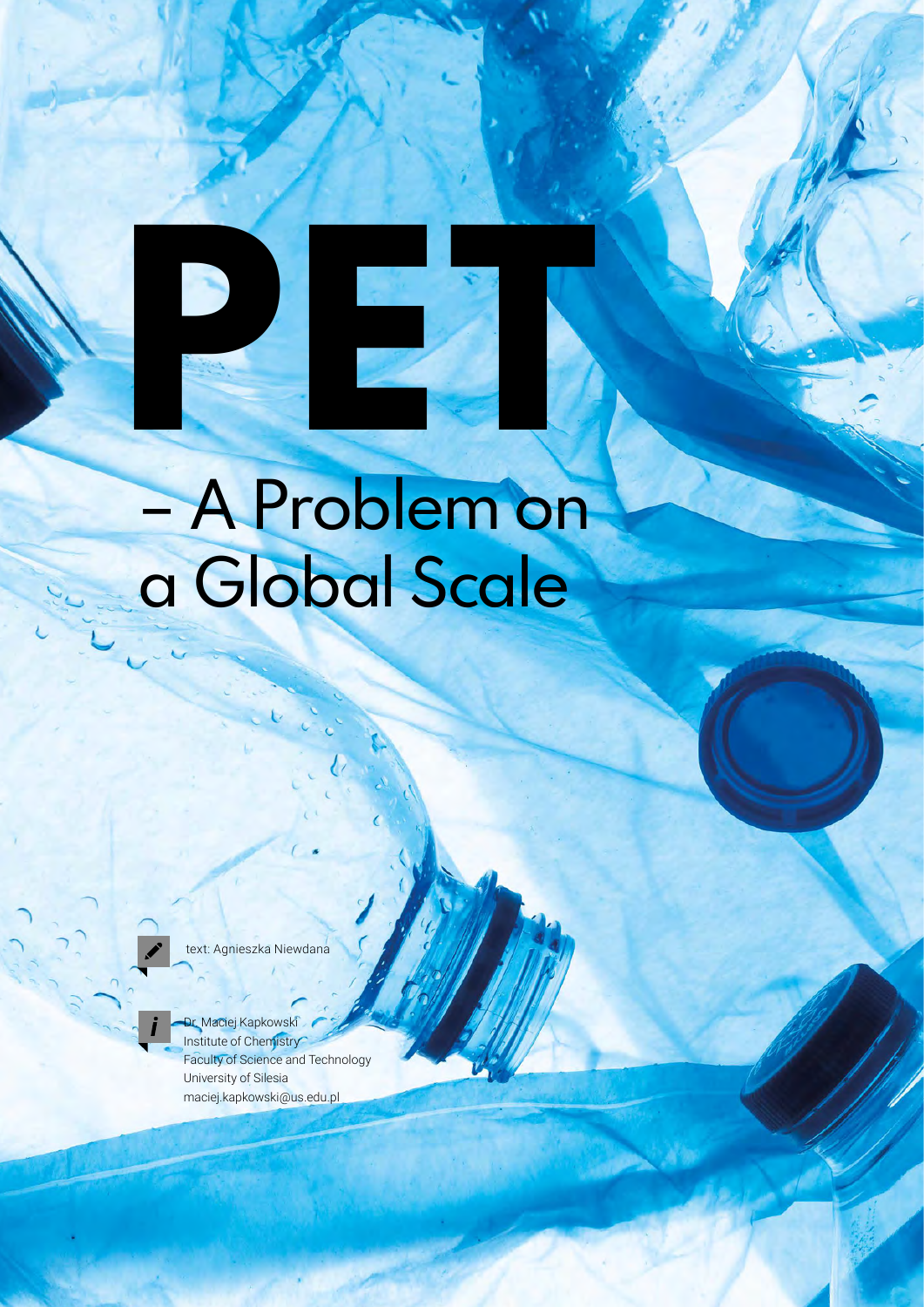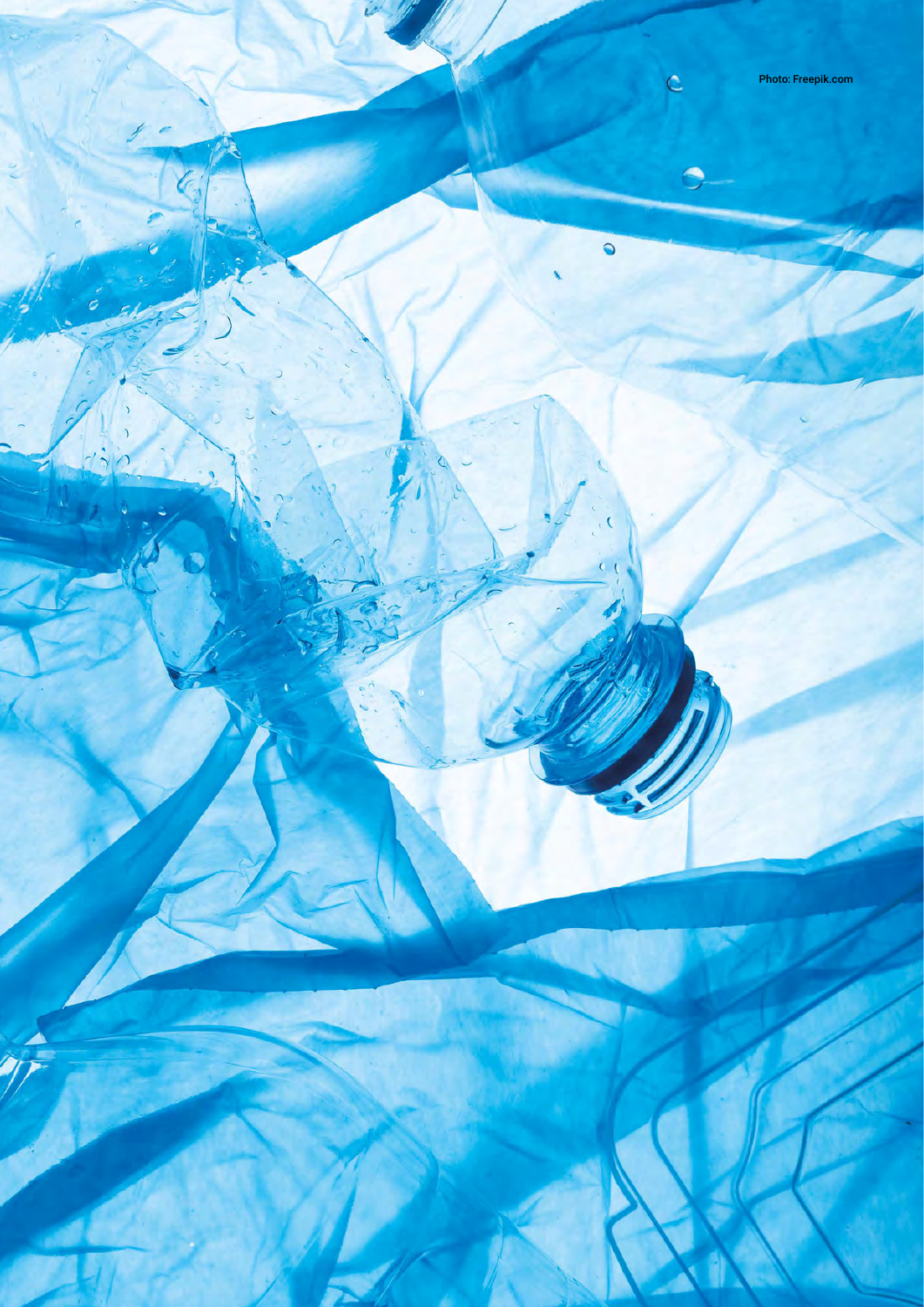We deal with plastics every day, since the possibilities of their application are very broad. We surround ourselves with these substances at home or in our workplaces; they are used in many industries, but also in everyday life. Versatility and ease of use are their main properties. Currently, the challenge is the possibility to use materials multiple times – that is, to subject them to recycling. Researchers from the Institute of Chemistry at the University of Silesia in Katowice are investigating these possibilities as part of the project titled *Methodology of continued synthesis of 1,3-dioxolanes along with the extension of the range of applicability of target products in the chemical industry*, led by Dr. Maciej Kapkowski.

The abbreviation PET is generally recognizable, but few people know what hides behind this acronym and concept. PET is a polymer which is popular on a global scale, used for plastic packaging and primarily associated with bottles for all kinds of beverages. Polyethylene terephthalate, since this is its name, is a thermoplastic polymer with high mechanical strength, belonging to the group of polyesters. It has insulating properties and a good chemical resistance to weak acids, oils, fats, and alkali solutions. In addition, it can be quite easily heat treated. It is characterized by high abrasion resistance, and most importantly, it is recyclable. Polyethylene terephthalate waste has the highest recycling rate of all plastics, yet much of it accumulates in ecosystems, posing a significant environmental problem and therefore conservation, Dr. Eng. Mateusz Korzec remarks.

Why is this the case? The source of a large amount of waste is PET packagings for storing and transporting food. These packages are quickly "consumable" i.e. their shelf life expires when the food in which they were stored or secured has been consumed. This happens, for example, after drinking water – the bottle becomes waste for recycling. Unfortunately, most recycled PET (rPET) is not approved for contact with food. This is due to the possibility that plasticizers, hardeners, or other chemicals from various recycling steps will be present in them. Contact of these contaminants with food can be a health hazard, and therefore the issue of rPET reuse in food packaging is approached with great caution. The companies that recycle PET for food contact have to meet stringent requirements, undergo appropriate procedures, and prove that their PET recycling method results in producing a material of the highest safety standard. The European Food Safety Agency (European Food Safety Agency), an institution responsible for the quality control of the obtained rPET, reviews the possibility of allowing a given recycling method for the production of packaging in contact with food in Europe. Currently, technologies are being developed to obtain rPET for the production of mineral water bottles in amounts not exceeding 70% of recycled PET. Research on obtaining the appropriate quality of rPET intended for contact with food is still being conducted, therefore, in the near future, recycled PET packagings will be used to a greater extent. PET waste is generated continuously and over short periods. Moreover, the possibilities of reusing it are still insufficient to fully manage rPET. This is a problem on a global scale. Therefore, research on the development of effective, ecological, and at the same time economically viable methods of PET recycling is being carried out. The essential goal is to obtain high purity material and increase the amount of